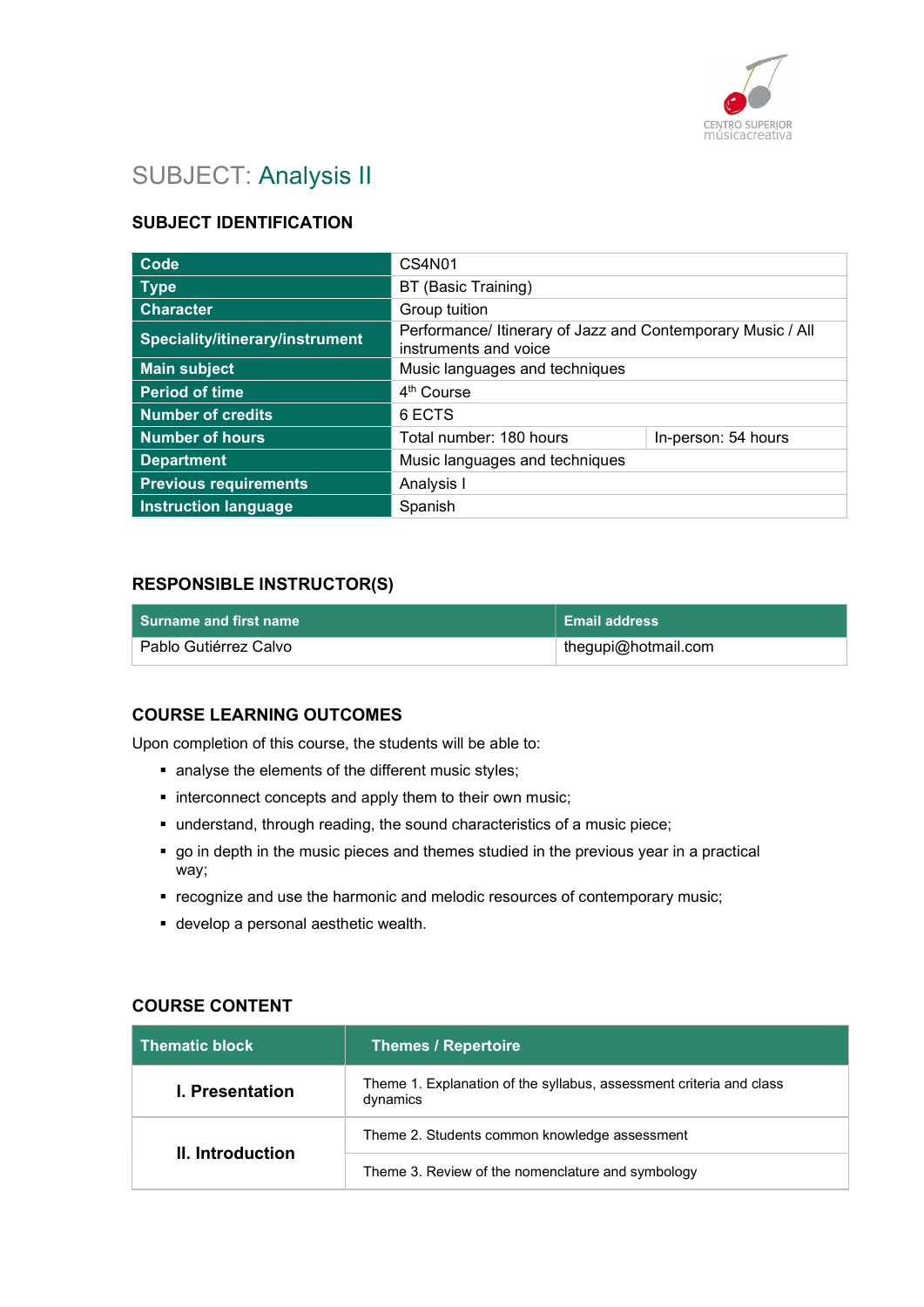

|                                  | Theme 4. Synthesis of the harmonic elements that will be covered<br>during the course                                       |
|----------------------------------|-----------------------------------------------------------------------------------------------------------------------------|
|                                  | Theme 5. Physic-harmonic phenomenon                                                                                         |
| III. Depth-in pre-               | Theme 6. Spirituals                                                                                                         |
| jazz music                       | Theme 7. Gospel                                                                                                             |
|                                  | Theme 8. Blues and derived forms. Blues modern forms.                                                                       |
|                                  | Theme 9. Review of diatonic movements, cadences and modulations.                                                            |
|                                  | Theme 10. Practical review of secondary dominant and by extension<br>chords. Modal exchange (I).                            |
| IV. Jazz                         | Theme 11. Practical review of replacements, alter chords, replacements<br>by tritone II relative. V/III to I and V/VI to IV |
| (harmony)                        | Theme 12. Diminished                                                                                                        |
|                                  | Theme 13. Modal harmony. Modal exchange (II)                                                                                |
|                                  | Theme 14. Constant structure. Polychords, hybrid chords. Chords by<br>fourths and by fifths. Non-functional harmony.        |
|                                  | Theme 15. Internal progressions                                                                                             |
|                                  | Theme 16. Chord notes, tensions and avoid-tones                                                                             |
| V. Jazz (melody)                 | Theme 17. Ornaments                                                                                                         |
|                                  | Theme 18. Pentatonic chords. Superposed progressions. Blues                                                                 |
|                                  | Theme 19. Bebop y modal melodies                                                                                            |
| VI. Other<br>contemporary        | Theme 20. Harmonic and melodic particularities of the mail genres in<br>contemporary music                                  |
| music                            | Theme 21. Reciprocal influences between jazz and other genres                                                               |
|                                  | Theme 22. Academic music XX Century                                                                                         |
| <b>VII. Academic</b><br>music XX | Theme 23. Impressionism                                                                                                     |
| Century.<br>Soundtracks.         | Theme 24. Atonality, twelve-tone technique, and serialism                                                                   |
|                                  | Theme 25. Cinematographic music                                                                                             |

# STUDENT´S STUDY HOURS PLANNING

| <b>Activity type</b>                                           | <b>Total hours</b> |
|----------------------------------------------------------------|--------------------|
| <b>Theoretic activities</b>                                    | 36 hours           |
| <b>Practice activities</b>                                     | 12 hours           |
| Other mandatory training activities (seminars, workshops etc.) | 2 hours            |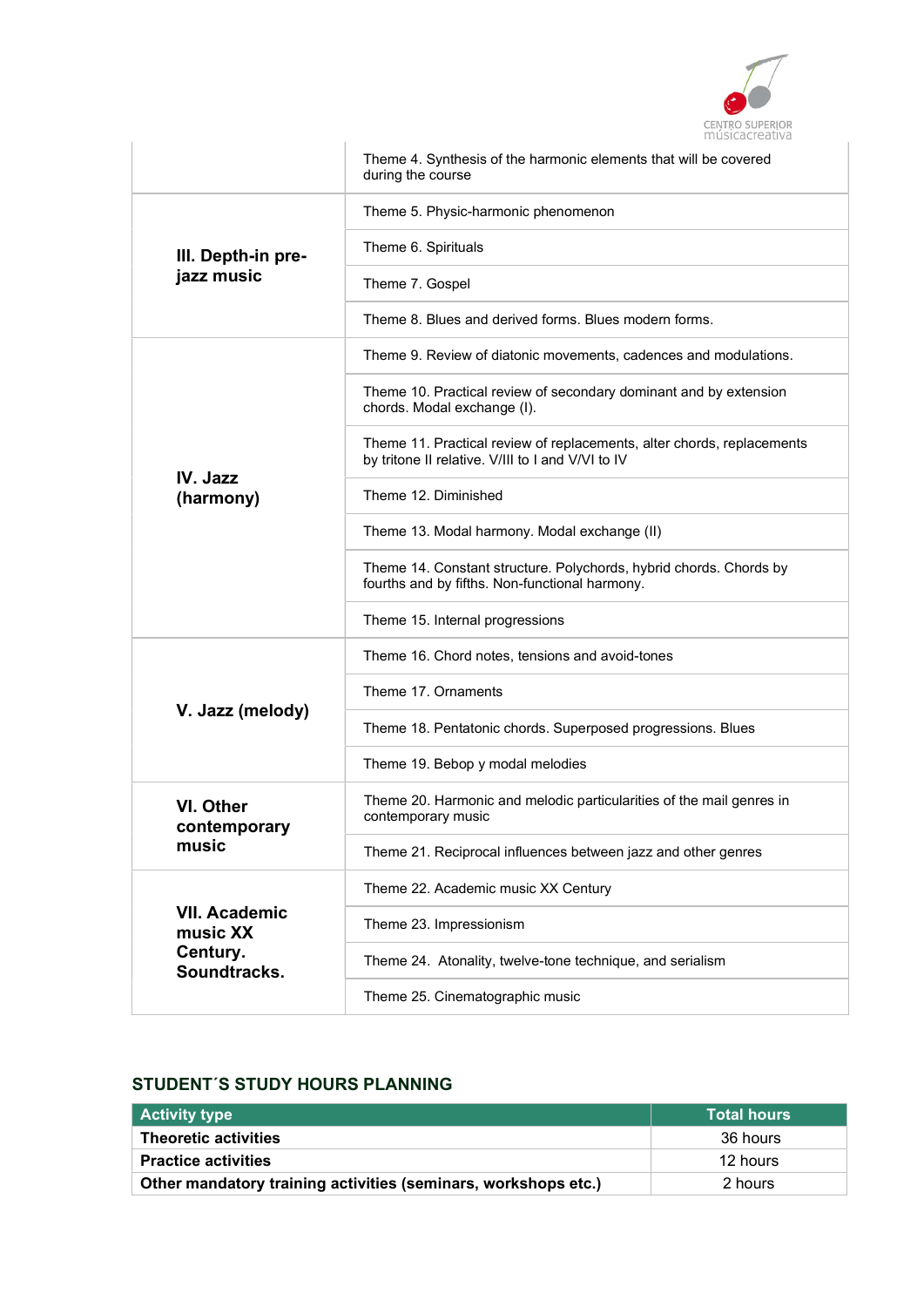

| Test taking                     | ---------------<br>4 hours |
|---------------------------------|----------------------------|
|                                 |                            |
| <b>Student self-study hours</b> | 126 hours                  |
| Total student working hours     | 54+126 = 180 hours         |

### **METHODOLOGY**

| <b>Theoretical activities</b>                                                | The instructor will present the corresponding contents according to the<br>chronogram presented. Beside the corresponding theoretical<br>explanations, auditions and music scores will be shared and<br>commented in groups to foster the debate and collective analysis. |
|------------------------------------------------------------------------------|---------------------------------------------------------------------------------------------------------------------------------------------------------------------------------------------------------------------------------------------------------------------------|
| <b>Practical activities</b>                                                  | The students will present the corresponding individual or group<br>assignments in response to the proposed tasks.                                                                                                                                                         |
| <b>Other training mandatory</b><br>activities (workshops,<br>seminars, etc.) | Thematic sessions with visiting professors                                                                                                                                                                                                                                |

# CALIFICATION CRITERIA AND TOOLS

| <b>Theoretical activities</b>                                                                 | Mid-term analysis and theory evaluation test<br>Final analysis and theory evaluation test                                                 |
|-----------------------------------------------------------------------------------------------|-------------------------------------------------------------------------------------------------------------------------------------------|
| <b>Practical activities</b>                                                                   | Weekly assignments                                                                                                                        |
| <b>Other educational</b><br>mandatory activities<br>(workshops, sem <u>inars,</u><br>$etc.$ ) | The students must actively participate in the different relevant events<br>as considered by the instructor or by Degree the coordinators. |

## EVALUATION CRITERIA

|                                                                              | To analyse correctly the harmony of any proposed classic or jazz<br>progression                                                                              |
|------------------------------------------------------------------------------|--------------------------------------------------------------------------------------------------------------------------------------------------------------|
| <b>Theoretical activities</b>                                                | To analyse correctly the melodic material proposed, keeping in mind<br>the stylistic characteristics in each case                                            |
|                                                                              | To answer correctly to the theoretical questions in the evaluation<br>tests                                                                                  |
|                                                                              | To prove in each analysis a Deep understanding of the content<br>covered.                                                                                    |
| <b>Practical activities</b>                                                  | To deliver the proposed assignment within the timeframe proposed<br>with correction, creativity and aesthetic sense.                                         |
| <b>Other training mandatory</b><br>activities (workshops,<br>seminars, etc.) | To attend and participate in the relevant events for their education<br>(Meet the artists sessions, invited professors sessions, concerts and<br>rehearsals) |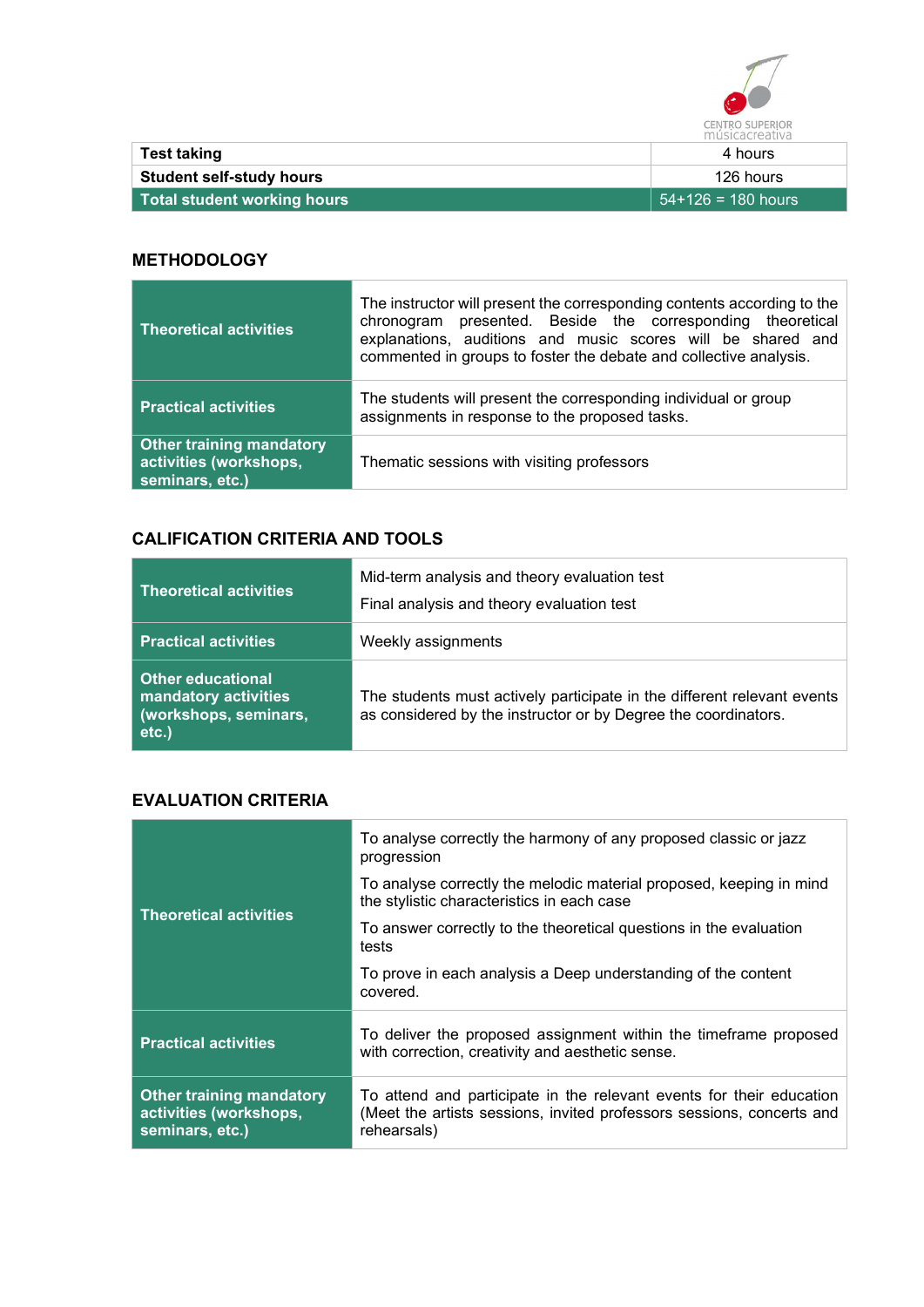

### GRADE DETERMINATION SYSTEM

#### Grade determination system in continuous assessment

|                       | Grade percentage |
|-----------------------|------------------|
| Participation         | 5%               |
| Continuous assessment | 20%              |
| Mid-term exam         | 15%              |
| Final exam            | 60%              |
| Total                 | 100%             |

#### Grade determination system in cases of loss of continuous assessment right

|            | <b>Grade percentage</b> |
|------------|-------------------------|
| Final exam | 80%                     |
| Total      | 80%                     |

#### Grade determination system for the extraordinary assessment call

|             | <b>Grade percentage</b> |
|-------------|-------------------------|
| Retake exam | 100%                    |
| Total       | 100%                    |

#### Grade determination system for students with disabilities

In principle, the grade determination system for students with disabilities will be carried out following the criteria set for the rest of the students, ensuring equal opportunities and conditions for all the students. However, if necessary, the instructor in charge will take into account the type of disability of the concerned student. Should the situation apply, the assessment conditions will be adapted in accordance to the limitations of the corresponding disability.

These considerations will be established once the concerned student enrols in the corresponding courses. For the official records, the student and/or the student representative will be requested to present the corresponding disability report for the official accreditation.

|                       | Grade percentage |
|-----------------------|------------------|
| Participation         | 5%               |
| Continuous evaluation | 20%              |
| Mid-term exam         | 15%              |
| Final exam            | 60%              |
| Total                 | 100%             |

### RESOURCES AND BIBLIOGRAPHY

#### Campus virtual https://musicacreativa.classlife.education/

#### Bibliography

| l Tittle         | The Berklee Book of Jazz Harmony |  |
|------------------|----------------------------------|--|
| l Author         | MULHOLLAND, J.; HOJNACKI, T      |  |
| <b>Publisher</b> | <b>Berklee Press</b>             |  |